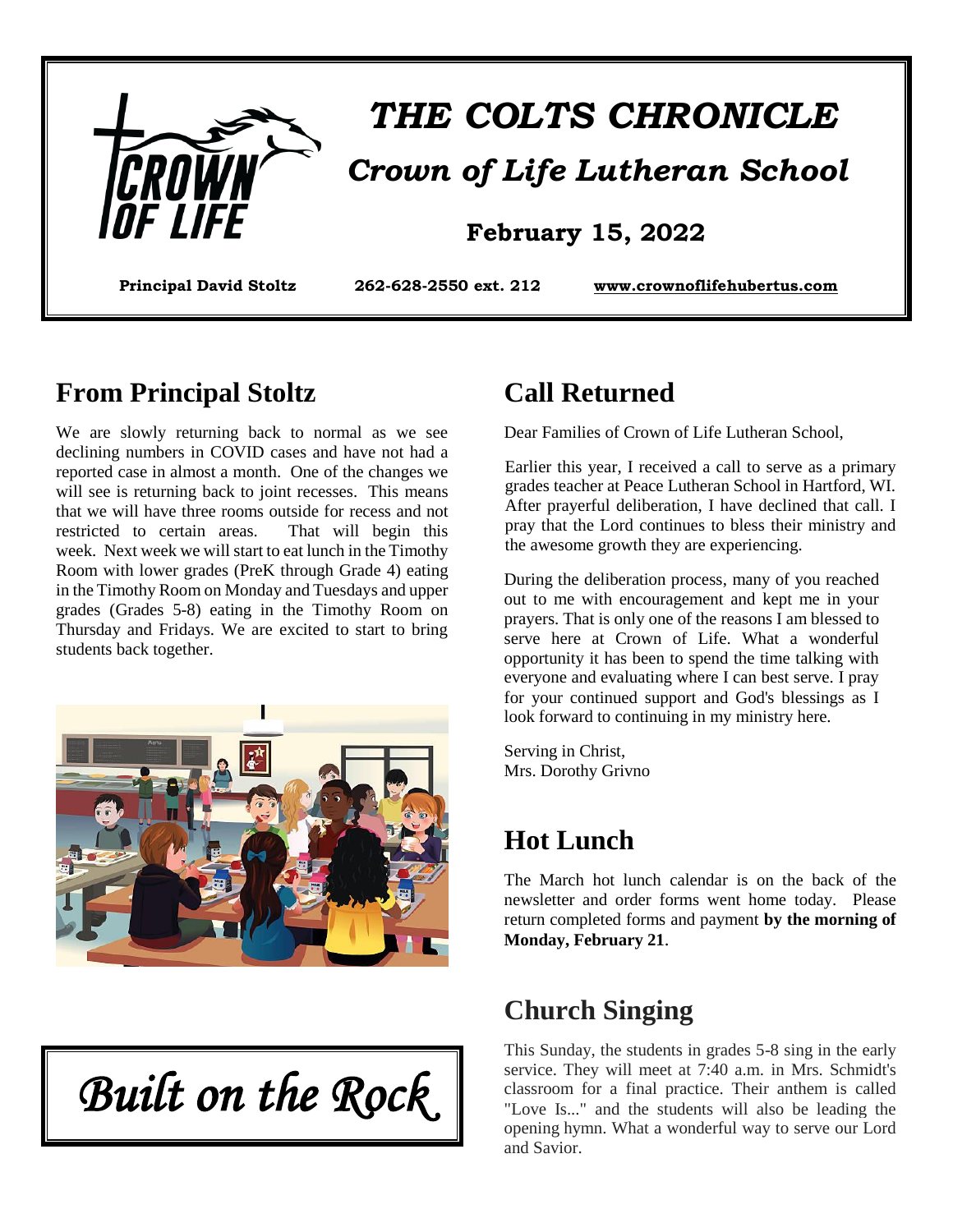#### **Twosday 2/22/22**

Next week Tuesday will be a special day of twos. Here at Crown of Life all students will be voting on a TWO (sequel) movie to watch in the afternoon on our huge inflatable movie screen. Students may bring blankets or beach towels to spread on the gym floor to enjoy the afternoon movie.

## **MSO Concert**

On **February 24**, the students in grades 3-8 will get to enjoy a trip to the Milwaukee Symphony Orchestra. The youth performance being seen is called *Recycling Rhapsody: Composers Reuse and Recycle, Too!* What a blessing to be able to go once again. Please return the permission form to complete the planning.

#### **Wednesday Aftercare**

Aftercare students will attend the 4:00 p.m. Lenten worship services on Wednesdays. They will sit in the back of the church. Families are free to continue their planned pick up time, just understand our location will be in the church.

### **Warm Up with Music!**

COL piano students will present a winter recital on **Wednesday, February 23**, at 6:30 p.m. in the church sanctuary. "Warm Up with Music!" is the theme. The piano students will be playing many different styles of fun music. All  $\blacksquare$  are



invited to come and let the music help warm your long, cold winter.

#### **KWIK Trip Cards Available**

Kwik Trip gift cards are available through the office for immediate purchase. \$25, \$50 and \$100 cards are currently available. 9% of sales will benefit the gymnasium renovation project for the month of February. This is being offered in conjunction with our ShopWithScrip program that helps offset tuition and fees for school families. Contact Belinda Matter or Dawn Schaenzer with questions

# **It's Scrip Week (AGAIN)**

Sorry but 5 Mondays in January threw us off track so it's SCRIP Week this week too! Don't forget Kwik Trip is paying 9% through February 25 and is available for immediate purchase in the office to for the gymnasium renovation project. Basketball players are being challenged to offer these gift cards for sale to five people they know. They will be eligible for a \$25 gift card of their choosing if they get 3 sales or \$100 in sales of Kwik Trip.

#### **Dust off Your Jump Ropes**

Next up in PE is The Kid's Heart Challenge including a variety of activities with jump ropes. Watch for more details regarding this year's heart heroes and support the efforts of your students to be heart heroes too. Help them open their eyes and their ears to references pertaining to the heart especially in church.

#### **Boxtop Bonuses**

Boxtops for Education was paying bonuses for Valentine's Day. If you purchased two qualifying products between February 11 and 14 please be sure to scan your receipts for a fifty cent bonus. All boxtops transactions take place via a phone app. Super simple to scan receipts once you have the app and watch the benefit to Crown of Life grow and grow. Thanks for contributing!

#### **3K-4K News**

#### Bible Time

- The Lost Son, Colossians 3:13
- "God Loves Me Dearly"
- Music & Movement
	- Students will continue implementing various instruments to keep the steady beat. They will also work on matching pitches throughout various songs.
	- Music class with Mrs. Strey on Wednesday Movement will focus on building a bridge with our bodies!

Small Group

- (KDI is PATTERNS) and our LOTW is Pp.
	- (T) Using counting bears, students will create various patterns!
	- (W) Students will create bead bracelets using an AB pattern
	- (TH) We will be creating dot marker patterns
	- (F) Students will use pattern blocks to create their own patterns